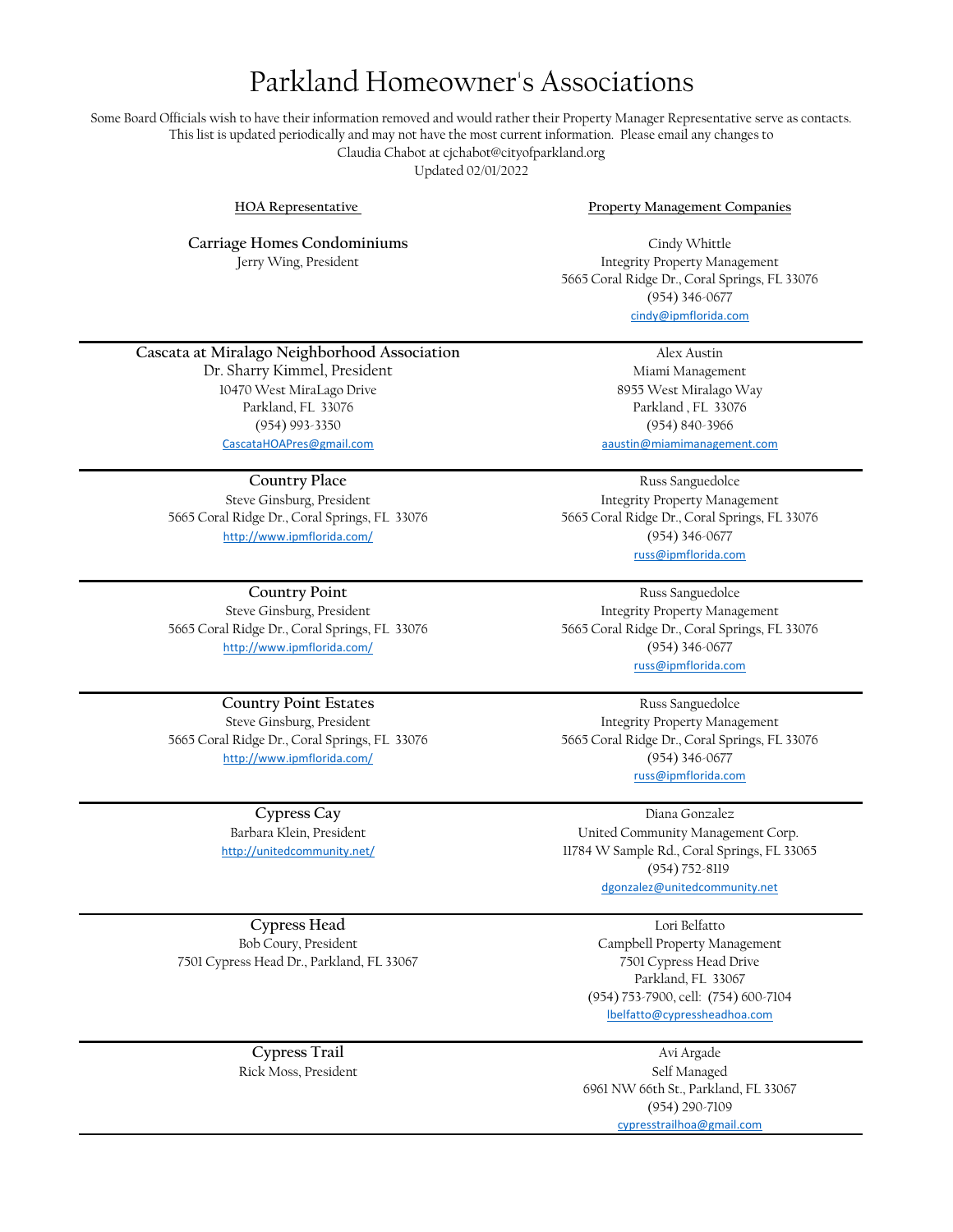#### **Four Seasons at Parkland HOA**

Kevin Borkenhagen, President

[k](mailto:kborkenhagen@khov.com)borkenhagen@khov.com

Mary Polsky, President **Fox Ridge**

[Mdasilva@castlegroup.com](mailto:Mdasilva@castlegroup.com) Mabel Da Silva 12270 SW 3rd Street, Suite 200 Plantation, FL 33325 (954) 792-6000 Castle Group

Angela Issman [Angela.Issman@fsresidential.](mailto:Angela.Issman@fsresidential.com)com FirstService Residential 6300 Park of Commerce, Boca Raton, FL 33487 (954)266-6785

**Grand Cypress Estates** http://www.ipmflorida.com/ Anthony Avello, President

Mark Bosua, President **Heron Bay Communities Association**

(954) 346-0677 [russ@ipmflorida.com](mailto:russ@ipmflorida.com) 5665 Coral Ridge Dr., Coral Springs, FL 33076 Russ Sanguedolce Integrity Property Management

Shernelle Singh KW Property Management 11535 Osprey Trail, Parkland, FL 33076 P: (954) 575-2200, X 2110 F: (954)575-2299 [ssingh@kwpmc.com](mailto:ssingh@kwpmc.com) Heron Bay Community Association, Inc.

Edgewood, Casa Del Sol, The Vista, Heron Isle, The Reserves, The Greens, The Highlands, Greenbriar, Creekside, Meadow Brooke, The Estates, The Glen, Sable Point, Banyan Isles, Heron Estates, Long Cove, Olde Brooke, Somerset, Sawgrass Bay, Osprey Lake, Estuary, Hawthorne

> **Heron Bay, Bay Cove** Nick Rudanovich, President [h](http://www.ipmflorida.com/)ttp://www.ipmflorida.com

Integrity Property Management (954) 346-0677 Eric Whittle 5665 Coral Ridge Drive, Coral Springs, FL 33076

[eric@ipmflorida.com](mailto:eric@ipmflorida.com)

Dan Taylor Ft. Lauderdale, FL 33309 (954) 782-7820 TMG Property Management 3303 W. Commercial Blvd., Suite 170

[Dan@tmg-propertymanagemen](mailto:Dan@tmg-propertymanagement.com)t.com

Jackie Cohen

United Community Management Corp. 11784 W Sample Rd., Coral Springs, FL 33065 (954) 752-8119, X323 [jackie@unitedcommunity.n](mailto:jackie@unitedcommunity.net)et

Jackie Cohen

11784 West Sample Rd., Coral Springs, FL 33065 (954) 796-6323 [jackie@unitedcommunity.n](mailto:jackie@unitedcommunity.net)et United Community Management

[cindy@ipmflorida.com](mailto:cindy@ipmflorida.com) 5665 Coral Ridge Dr., Coral Springs, FL 33076 Cindy Whittle Integrity Property Management (954) 346-0677

Roxane Schultz, President **Heron Bay, Colony**

http://unitedcommunity.net/ Bruce Davis, President **Heron Bay, Heron Cove**

**Waterford Estates Heron Bay**

http://unitedcommunity.net/ Mark Levine, President

> **In the Pines** Jay Olson, President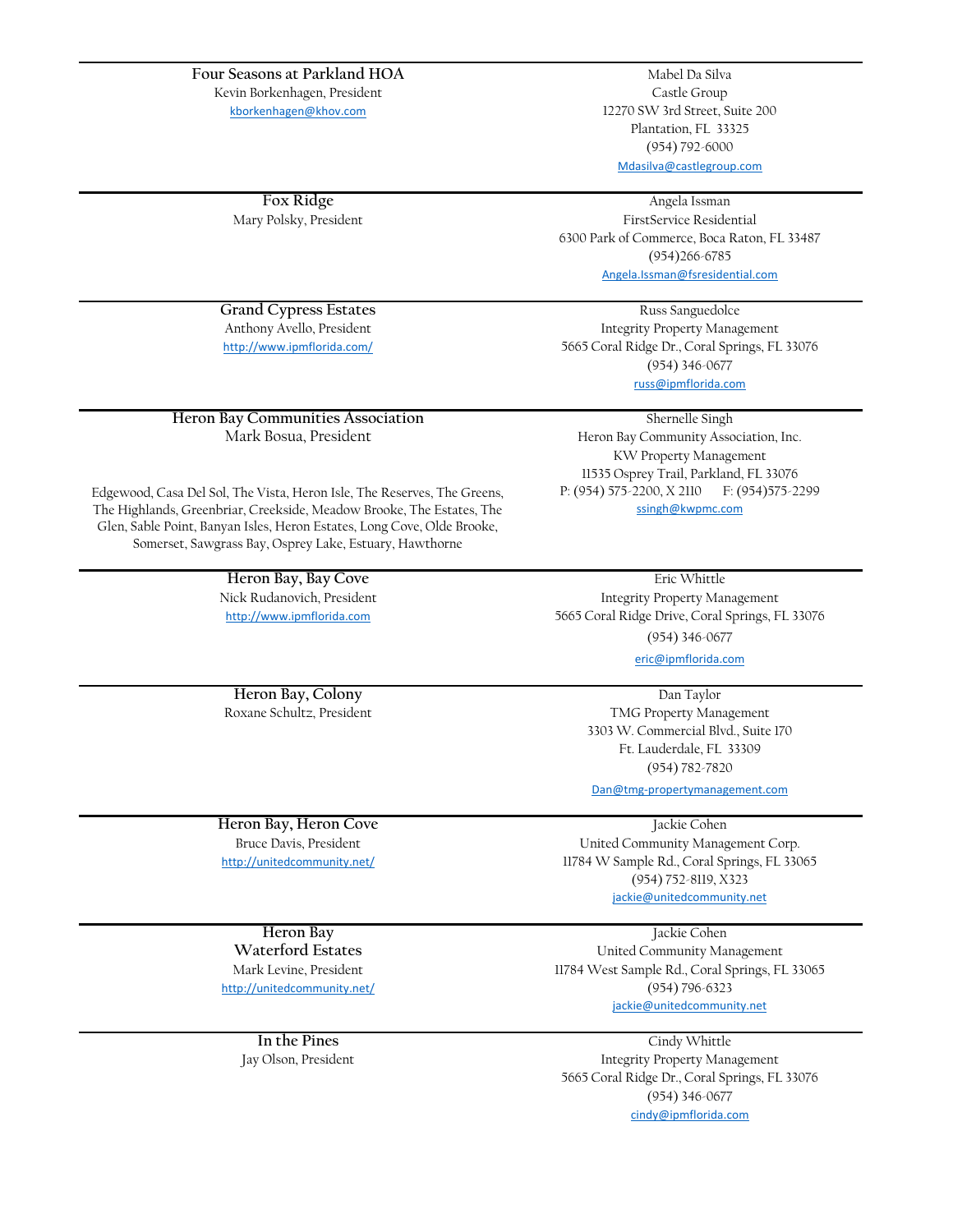http://lakesatparkland.com/ **The Lakes at Parkland** Kim Zeltwanger, President

Jason Shatzkamer, President **The Landings**

5665 Coral Ridge Drive, Coral Springs, FL 33076 (954) 346-0677 Russ Sanguedolce Integrity Property Management

[russ@ipmflorida.com](mailto:russ@ipmflorida.com)

[dbedusa@unitedcommunity](mailto:dbedusa@unitedcommunity.net).net United Community Management Corp. 11784 W. Sample Road, #103, Coral Springs, FL 33065 (954) 752-8119 Dawn Bedusa

**Mayfair** Russ Sanguedolce Chuck Wenzel, President

Integrity Property Management 5665 Coral Ridge Dr., Coral Springs, FL 33076 (954) 346-0677 [russ@ipmflorida.com](mailto:russ@ipmflorida.com)

Bo Landy, President **Meadow Run West** http://miamimanagement.com/ **Meadow Run**

Jill Crory, President **Mews at Cypress Head**

[h](http://www.themewsatcypresshead.com/)ttp://www.themewsatcypresshead.com

David Green, President **Mill Run**

http://www.grantmgmt.com/

**MiraLago at Parkland** Parkland, FL 33076 8955 West Miralago Way Jeff Goldstein, President

#### **MiraLago Estates**

Jeff Goldstein, President 8955 West Miralago Way Parkland, FL 33076

### **Town Parc at Miralago**

8955 W. Miralago Way, Parkland, FL 33076 Gibson Blanc, President Parkland, FL 33076

Pauline Hayden Miami Management [phayden@miamimanagement](mailto:phayden@miamimanagement.com).com 1145 Sawgrass Corporation Parkway, Sunrise, FL 33323 (954) 846-7545 Ext. 305

> (954) 640-7070 4800 North State Road 7, Suite 105 Phoenix Management Services Lauderdale Lakes, FL 33319 Rosanna Batista [roseanna@phoenixfla.com](mailto:roseanna@phoenixfla.com)

[shital@grantmgmt.com](mailto:shital@grantmgmt.com) Grant Property Management (561) 417-4100 Shital Patal 1599 NW 9th Ave Suite 2, Boca Raton, FL 33486

Melissa Auricchio Miami Management 8955 W Miralago Way, Parkland, FL 33076 (954) 372-3045 ext. 105

[Mauricchio@miamimanagemen](mailto:Mauricchio@miamimanagement.com)t.com

Melissa Auricchio

8955 W Miralago Way, Parkland, FL 33076 (954) 372-3045 ext. 105 Miami Management [Mauricchio@miamimanagemen](mailto:Mauricchio@miamimanagement.com)t.com

Melissa Auricchio Miami Management 8955 W. Miralago Way, Parkland, FL 33076 (954) 372-3045, ext. 105 [Mauricchio@miamimanagemen](mailto:Mauricchio@miamimanagement.com)t.com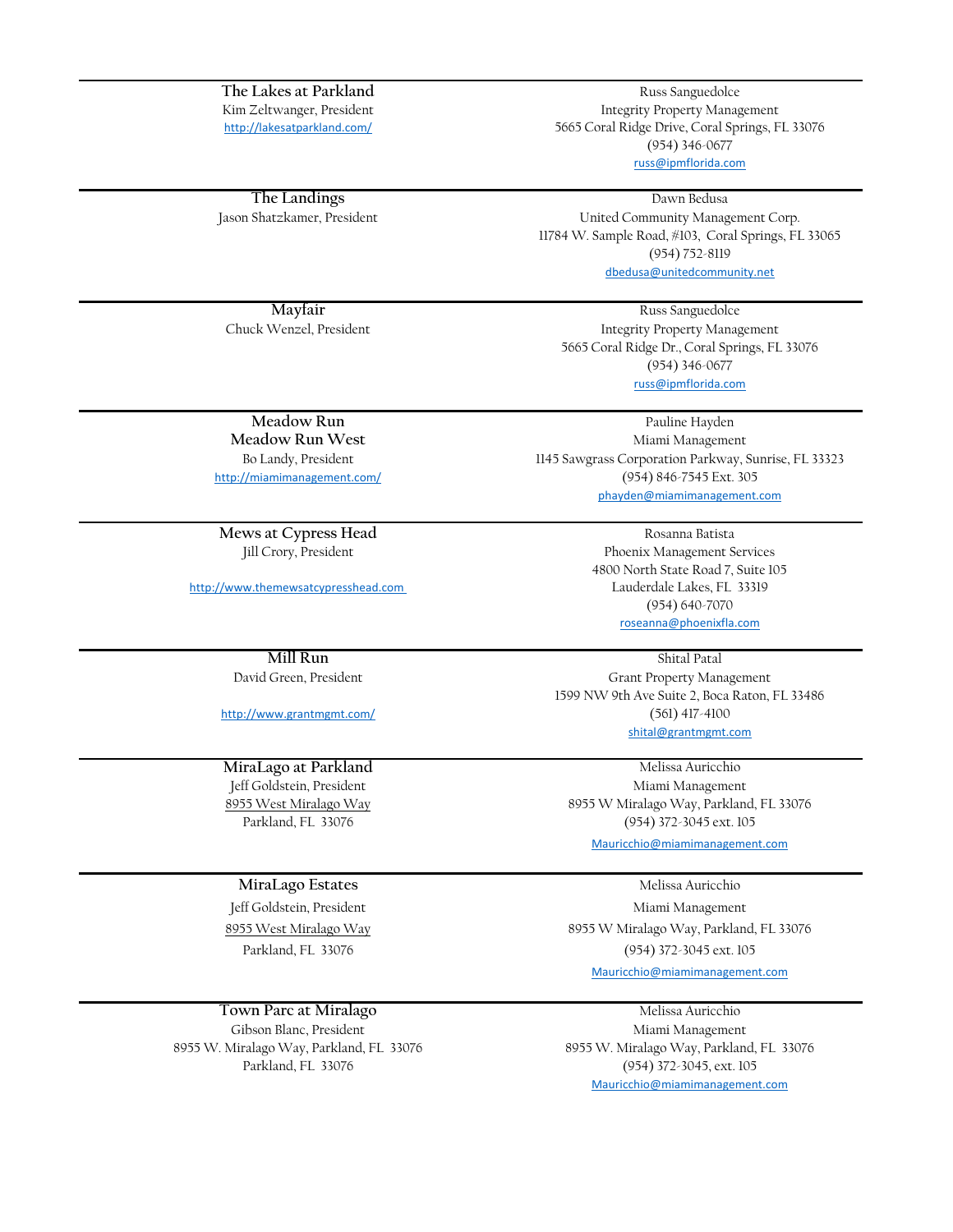[r](mailto:raisa.krause@lennar.com)aisa.krause@lennar.com Raisa Krause, President **Parkland Bay**

Campbell Property Management Parkland, FL 33076 [swolk@campbellproperty.co](mailto:swolk@campbellproperty.com)m (754) 229-8799 8410 Parkland Bay Drive Shanna M. Wolk

Suresh Geer, President **Parkland Estates**

Suite 170, Ft. Lauderdale, FL 33309 (954) 782-7820 [melissa@tmg-propertymanagem](mailto:melissa@tmg-propertymanagement.com)ent.com 3303 W. Commerical Boulevard Melissa Cutrone TMG Property Management

David Gott, President **Campbell Property Management Parkland Golf & Country Club**

**Caseras (COA) Parkland Golf & Country Club**

Eileen Conlon, President

susi@unitedcommunity.net Ken Webster, President **Parkland Isles** Bayside Estates, Crystal Key, Mystic Key, Palm Harbor, Sunset Harbor

> **Parkland Isles Berm Maintenance** *For any issues pertaining to landscape or irrigation* http://unitedcommunity.net/

> > **Parkland Place** Jason Clifford, President http://www.ipmflorida.com/

**Parkland Reserve** Brian Joerger, President

Benchmark Property Manager 7932 Wiles Road, Coral Springs, FL 33067 (954) 344-5353, Ext. 7228 [jean@benchmarkpm.com](mailto:jean@benchmarkpm.com)

[mbanmiller@campbellpropert](mailto:mbanmiller@campbellproperty.com)y.com

(954) 856-1916

Mary Banmiller

Jean Noto

Parkland Isle Clubhouse 11245 NW 66th Dr., Parkland, FL 33076 United Community Management (954) 575-2160 [pi@unitedcommunity.net](mailto:pi@unitedcommunity.net) Barbara Brewin

(954) 796-6603 [BrendaS@NSIDFL.gov](mailto:BrendaS@NSIDFL.gov) Brenda Richard North Springs Improvement District (NSID)

John Whittle (954) 346-0677 [john@ipmflorida.com](mailto:john@ipmflorida.com) 5665 Coral Ridge Dr., Coral Springs, FL 33076 Integrity Property Management

[dan@benchmarkpm.com](mailto:dan@benchmarkpm.com) (954) 344-5353 Dan Sugarman Benchmark Property Management 7932 Wiles Road, Coral Springs, FL 33067

(561) 417-4100 [shital@grantmgmt.com](mailto:shital@grantmgmt.com) Grant Property Management 1599 NW 9th Ave Suite 2, Boca Raton, FL 33486

> Danielle Wright 1079 Shortgun Rd., Sunrise, FL 33326 (954) 349-8777 NextGen Management

Sonny Alford, President http://www.grantmgmt.com/ **Parkland Terraces** Shital Patel

Erick Niebla **Parkside Estates** erick.niebla.parkside@gmail.com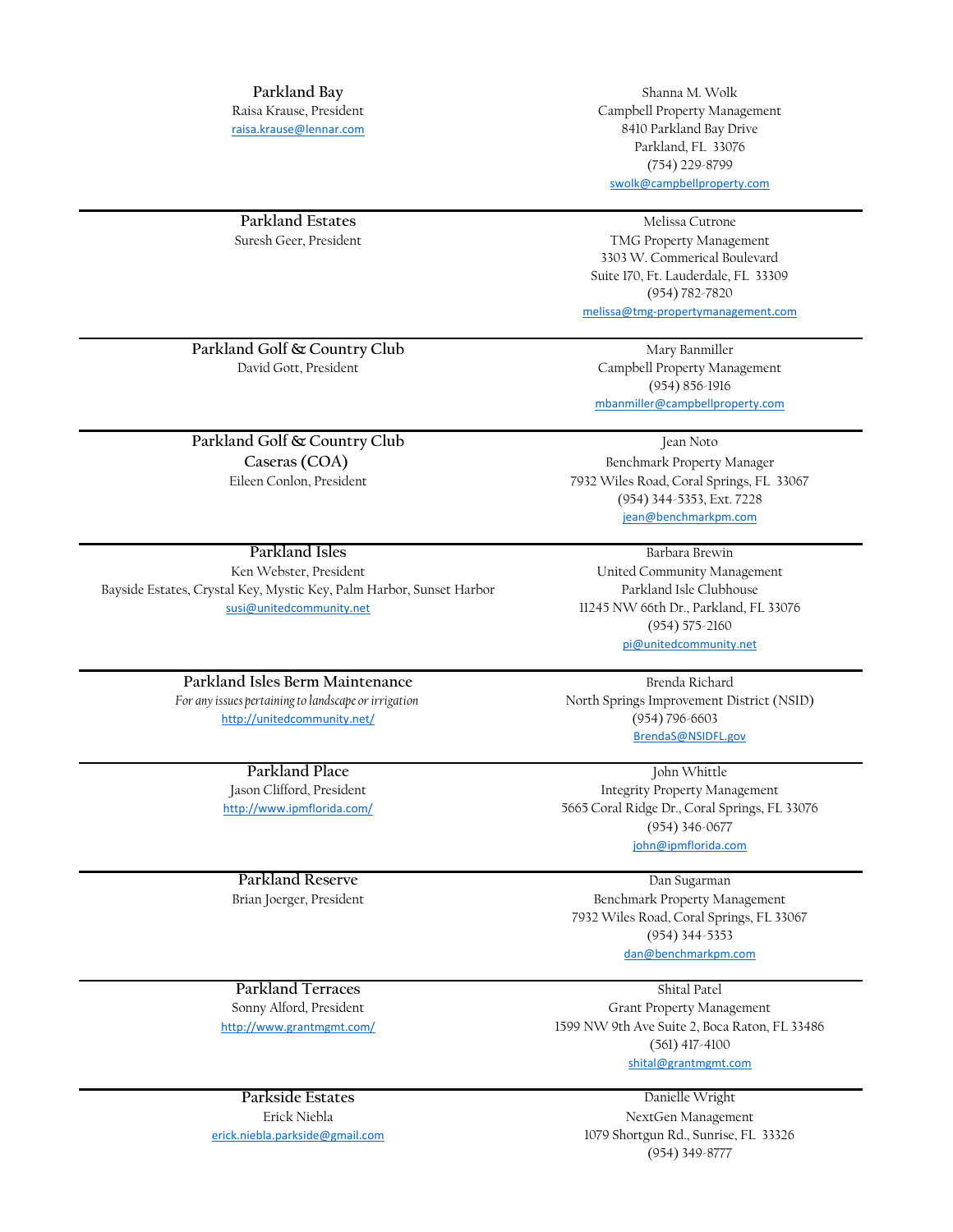danielle@nextgenmanagement.com